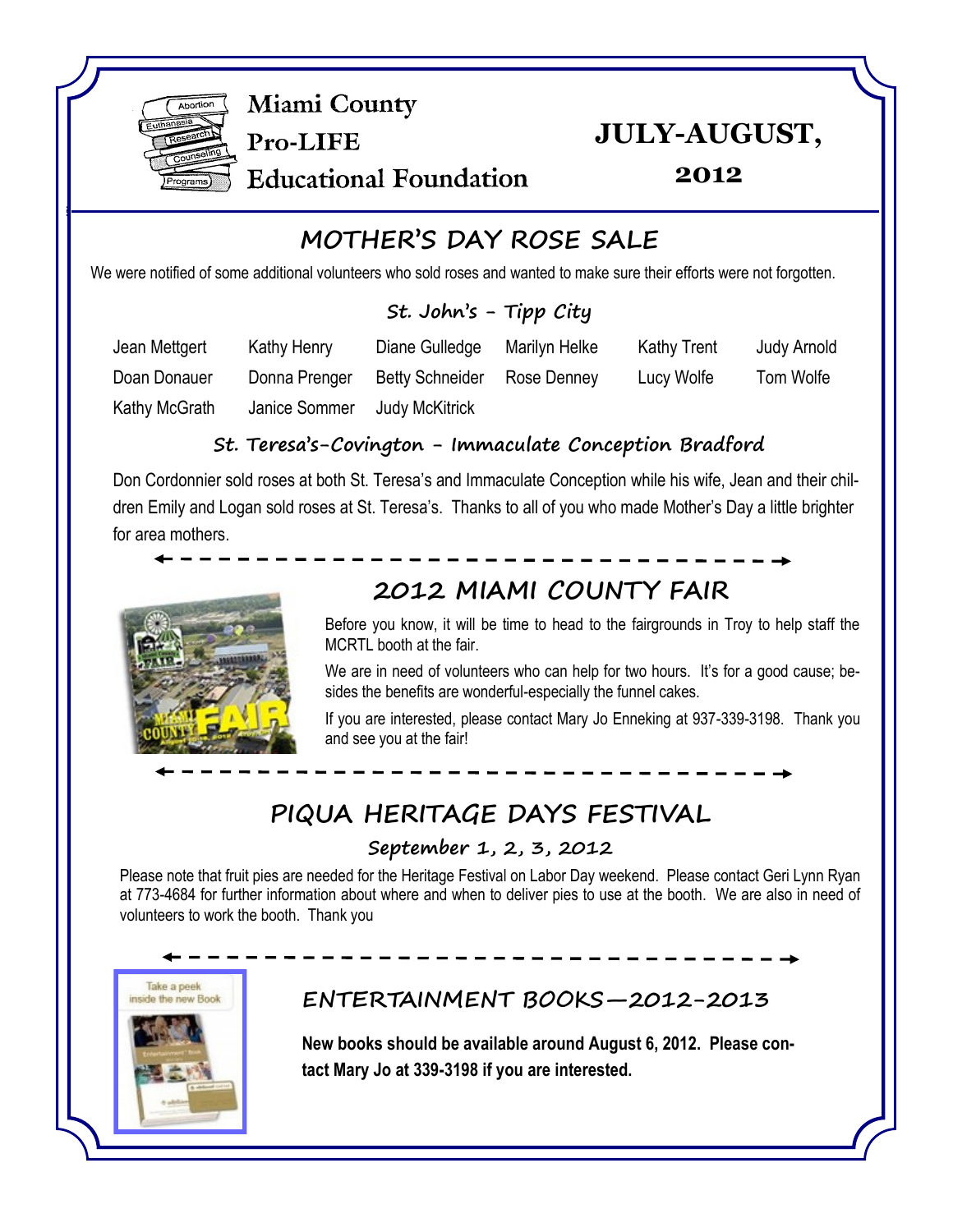| Your Voter Card for Zip Code 45322                                                                                     |                     |            | <b>Ohio<br/>¡Life 244</b><br>promoting lit. |                           |  |
|------------------------------------------------------------------------------------------------------------------------|---------------------|------------|---------------------------------------------|---------------------------|--|
| Presidential                                                                                                           |                     |            |                                             |                           |  |
| Barack Obama                                                                                                           | Not Endorsed        |            | Democrat                                    |                           |  |
| <b>Mitt Romney</b>                                                                                                     | Endorsed            |            | Republican                                  |                           |  |
| United States House of Representatives                                                                                 |                     |            |                                             |                           |  |
| John Boehner                                                                                                           | Endorsed            |            | Republican                                  | Congressional District 8  |  |
| <b>Mike Turner</b>                                                                                                     | Endorsed            |            | Republican                                  | Congressional District 10 |  |
| Sharon Neuhardt                                                                                                        | Not Endorsed        |            | Democrat                                    | Congressional District 10 |  |
| David Harlow                                                                                                           | Not Endorsed        |            | Libertarian                                 | Congressional District 10 |  |
| <b>United States Senate</b>                                                                                            |                     |            |                                             |                           |  |
| Sherrod Brown                                                                                                          | Not Endorsed        |            | Democrat                                    |                           |  |
| Josh Mandel                                                                                                            | Endorsed            |            | Republican                                  |                           |  |
| <b>Ohio Senate</b>                                                                                                     |                     |            |                                             |                           |  |
| Peggy Lehner                                                                                                           | Endorsed            | Honor Roll | Republican                                  | Senate District 6         |  |
| <b>Rick McKiddy</b>                                                                                                    | Not Endorsed        |            | Democrat                                    | Senate District 6         |  |
| Ohio House of Representatives                                                                                          |                     |            |                                             |                           |  |
| <b>Michael Henne</b>                                                                                                   | Endorsed            |            | Republican                                  | House District 40         |  |
| Carl Fisher                                                                                                            | Not Endorsed        |            | Democrat                                    | House District 40         |  |
| <b>Joyce Deitering</b>                                                                                                 | Endorsed            |            | Republican                                  | House District 43         |  |
| Roland Winburn                                                                                                         | Not Endorsed        |            | Democrat                                    | House District 43         |  |
| <b>Richard Adams</b>                                                                                                   | Endorsed            |            | Republican                                  | House District 80         |  |
| Dave Fisher                                                                                                            | <b>Not Endorsed</b> |            | Democrat                                    | House District 80         |  |
| Ohio Supreme Court                                                                                                     |                     |            |                                             |                           |  |
| <b>Justice Robert Cupp</b>                                                                                             | Recommended         |            |                                             |                           |  |
| Judge Sharon Kennedy                                                                                                   | Recommended         |            |                                             |                           |  |
| Justice Terrence O'Donnell                                                                                             | Recommended         |            |                                             |                           |  |
| The Ohio Right to Life Political Action Committee (PAC) is the political action arm of the Ohio Right to Life Society. |                     |            |                                             |                           |  |

Want to know exactly who in your district has been endorsed by Ohio Right to Life PAC? Just go to *ohiovotesforl i f e . o r g / a p p s / votercard/candidates/ find/zip code* and type in your zip code and a voter card just like this one will appear and you can print it off. It's that easy to be informed!



 $\frac{1}{2}$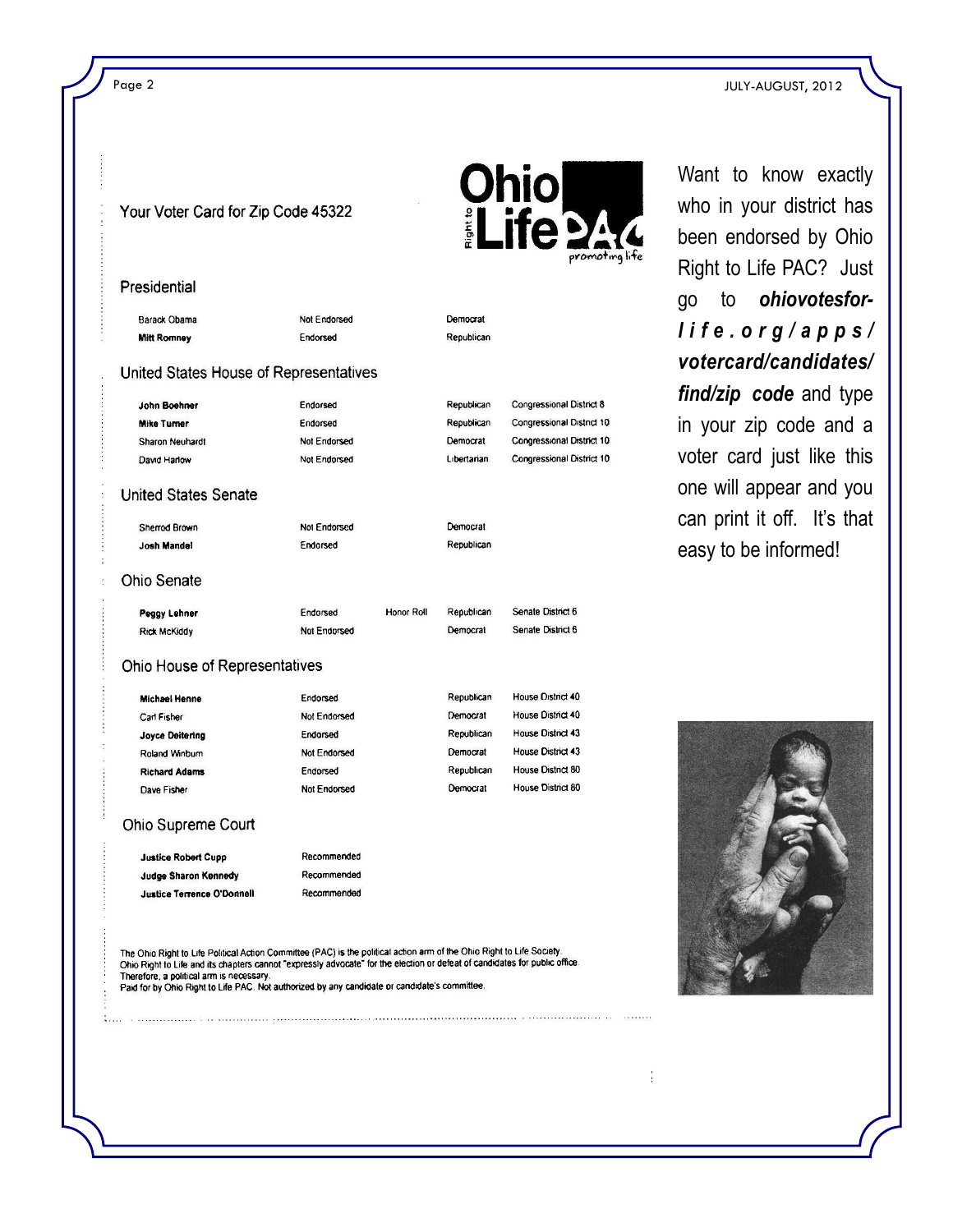

Trying to cut down on the amount of paper in your life? Do you like receiving the newsletter but would prefer to get an electronic copy instead of paper?

Just send an email to carolahemmerle@aol.com, giving your email address, name, address, city, state and zip code. That's all there is to it; you will receive the next newsletter via electronic mail.

# **CHICAGO PRO-LIFE GROUP PROHIBITED**

"Thomas More Society attorneys have demanded that the Lake County Fair reverse its rejection of booth applications from Lake County Right to Life and 'Peter's Net,' an initiative promoting Lake County Catholic Churches.

The Society claims that the fair's rejection of the groups is based on their respective religious messages, including the promotion of the Catholic Church and Church teaching by Peter's Net and the religiously motivated pro-life message and use of a prenatal development display including life-size fetal models used by Lake County Right to Life in its Fair booth for the last 37 years.

The actions of the Lake County Fair Association violate the Illinois Human Rights Act, Title II of the federal Civil Rights Act, and the Fair's own stated policy of nondiscrimination," said attorney Peter Breen, Executive Director and legal Counsel for the Thomas More Society, who is representing both groups. Instead of following its policy, the Fair Association is headed down a path of censorship and anti-religious bias that's both illegal and a black mark on the proud heritage of the Lake County Fair.

Kathleen Van Dien of the Lake County Fair Association told Lake County Right to Life's Quirke that the fair would consider allowing the group to have a booth if it agreed to discontinue its 37-year-long display of fetal models. When questioned ads to the reason for censorship of such a long-time exhibit feature, Van Dien stated that there had been 'some complaints' though she was unwilling or unable to elaborate on the specific nature or give any detail. When asked by Quirke to provide written board verification of this board decision, Van Dien refused.

In a similar move, Van Dien told Ms. Paula Emmerth, Peter's Net founder, that permission for the group to return as 2012 exhibitors was denied. When asked to explain the denial, Van Dien responded that the vetting jury, and she, personally felt that the organizational message conveyed by Peter's Net went beyond what was authentically Catholic. She also alleged "complaints" about the Peter's Net booth, but as with the Lake County Right to Life, she would not provide details. Van Dien affirmed Emmerth's charge of censorship, stating she was doing so to "protect the public from your message" and that the Lake County Fair was "neither the time nor the place for this topic."

Letters sent today by Society attorneys to the Lake County Fair Association detailed the discriminatory and illegal nature of both Van Dien's actions and the denial of these exhibitors in good standing from participating in the Lake County Fair."

> *Taken from LifeNews.com By Steven Ertelt, editor 6-27-12*